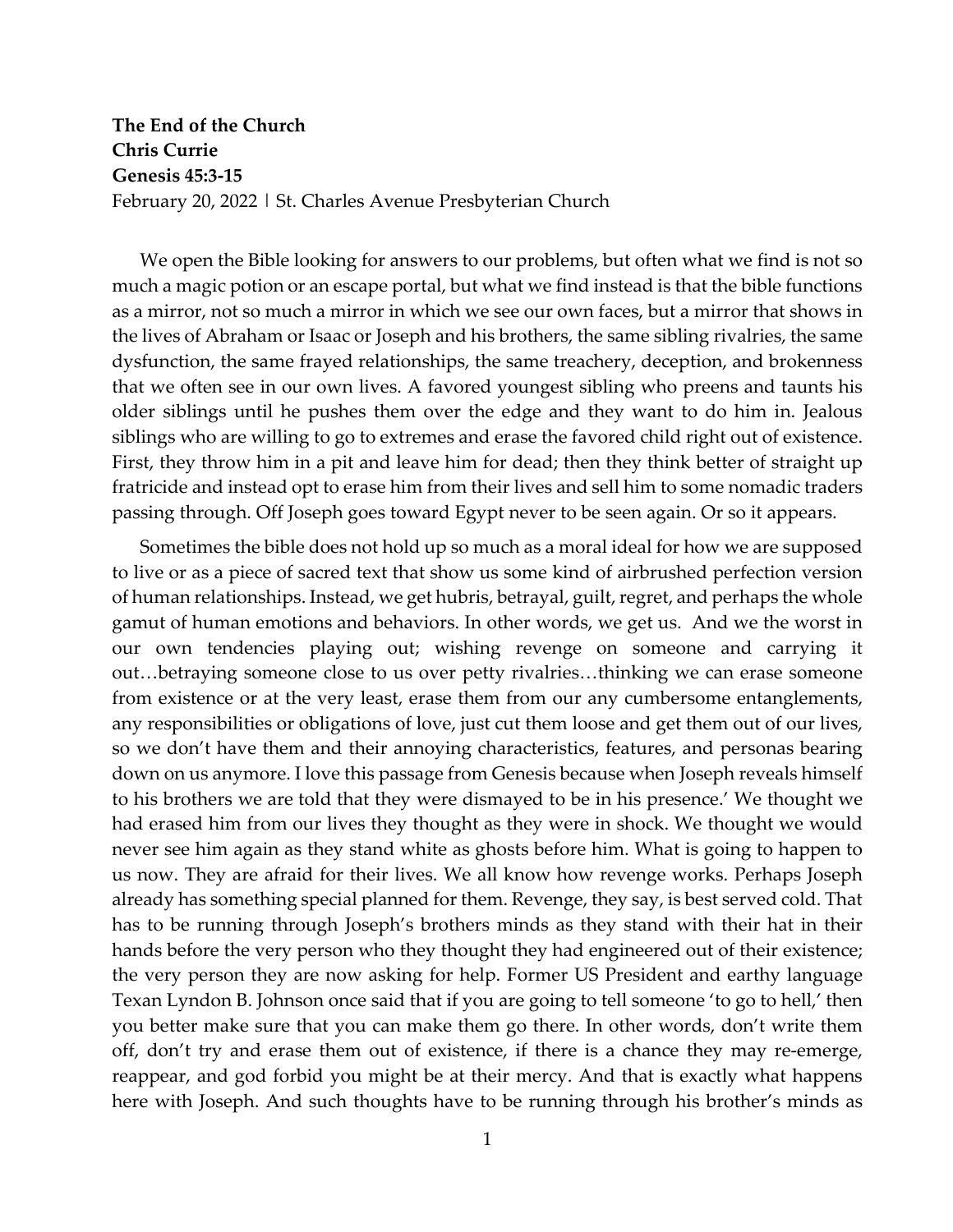they now stand before the only source of salvation, the one they betrayed and tried to airbrush out of existence. 'Come closer to me, 'Joseph requests. Can you imagine? I'm good, Joseph, I think I'll keep my distance. But what choice do they have. So, they come closer with trepidation and an increase in anxiety. And Joseph reminds them of exactly who he is: 'I am your brother, Joseph whom you sold into Egypt…' here we go, he is about to turn the tables on them and even the score…and then a miracle happens…'and now do not be distressed or angry…it was not you who sent me here but God…to preserve life…for me to provide for you…or as Joseph says at the end of Genesis in chapter 50, 'you meant it for evil, but God intended it for good' (Genesis 50:21). Just an astonishing thing happens and the most surprised of all are the very perpetrators who deserve wrath and revenge and instead receive grace and new life. I dare say Genesis ends with what becomes a pattern throughout scripture of a broken and dysfunctional humanity who deserve to only be seen as a dysfunctional and disappointing to God instead becoming the objects of God's mercy. Humanity continues to spiral into various levels of confusion and turmoil, and God continues to find ways to bring about redemption.

None of us go looking for tragedy or tragic circumstances, but so much of human existence is full of them. And God is not a puppeteer or helicopter parent trying to prevent us from experiencing anything bad, but throughout Genesis we see God working good out of humanity's evil intentions, we see God working redemption out of what only looks like betrayal and duplicity, we see God working reconciliation through a life that was thought to have been erased out of existence. 'You meant it for evil,' Joseph declares, 'but God intended it for good.' For many generations, Presbyterians were expected to know a good portion of the Westminster Catechism by heart. Today our pedagogical styles rely less on memorization, but perhaps you are familiar with the first question of the Westminster catechism, 'What is man's chief end,' or better put more inclusively, 'What is humanity's chief end?' The answer of course is that our chief end is to glorify God and enjoy God forever. But maybe that is the chief end of the church and certainly with Russian tanks surrounding the Ukraine and plotting naked aggression and inflation continuing to go up and what seem to be unending iterations of the coronavirus wreaking havoc on our lives, glorifying God and enjoying God forever, may be no easy task. But I wonder if the chief end of the church might also have another dimension and responsibility in this world, to work for reconciliation, to practice a forgiveness like Joseph with his brothers, to work for good in this world even when so much is intended for evil.

I grew up in an idyllic small town and grew up in what was a postcard looking Presbyterian church. Not just on the surface, but the people in that Christian community were and are beautiful both inside and out. The summer before I began fifth grade, an inexplicable thing took place that threatened to shatter that congregation and the whole community. A mother and her son, he was my same age and a member of my confirmation class, were abducted as they were leaving church and later murdered that day. It threw our